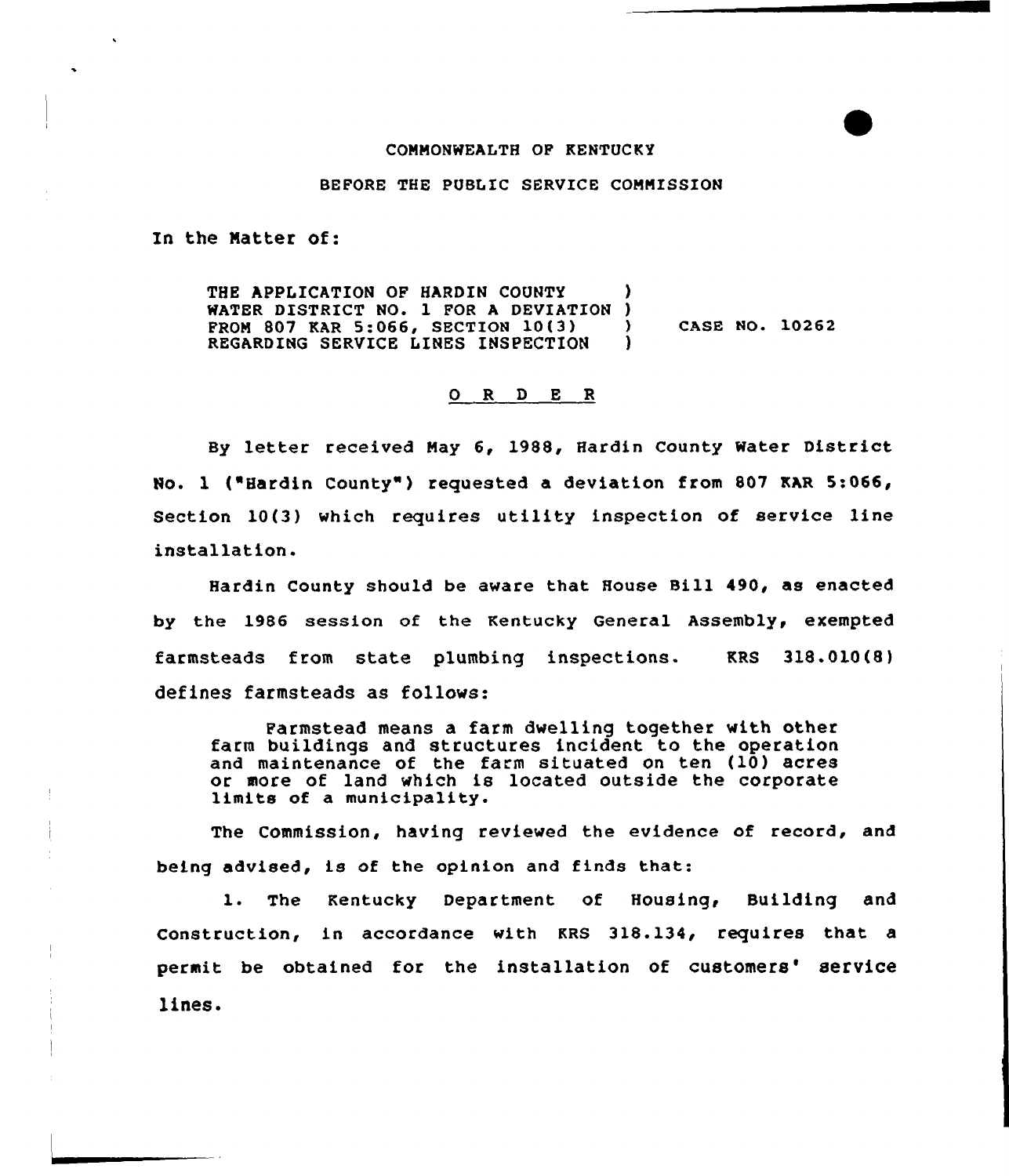2. State plumbing inspectors of the Department of Housing, Building and Construction in accordance with KRS 318.134 make inspections of customers' service lines, except for those installations made for farmsteads or those installations under the jurisdiction of local government inspectors.

 $\bullet$ 

3. <sup>A</sup> local government may, by ordinance, enact the Kentucky State Plumbing Code and regulate the installation of service lines within its jurisdictional area in accordance with KRS 318.140.

4. Subject to the exclusion of customers' service lines that are not inspected by state plumbing inspectors per KRS 318.134 or local government plumbing inspectors per KRS 318.140, Hardin County's requested deviation from the requirements of 807 KhR 5:066, Section 10(3) should be granted.

IT IS THEREPORE ORDERED that Hardin County's request for a deviation from 807 KAR 5:066, Section 10(3) for those service lines inspected by state or local plumbing inspectors under KRS <sup>318</sup> be and it hereby is granted. Hardin County shall, however, conduct such inspections where the same are not provided by state or local plumbing inspectors under KRS 318.

 $-2-$